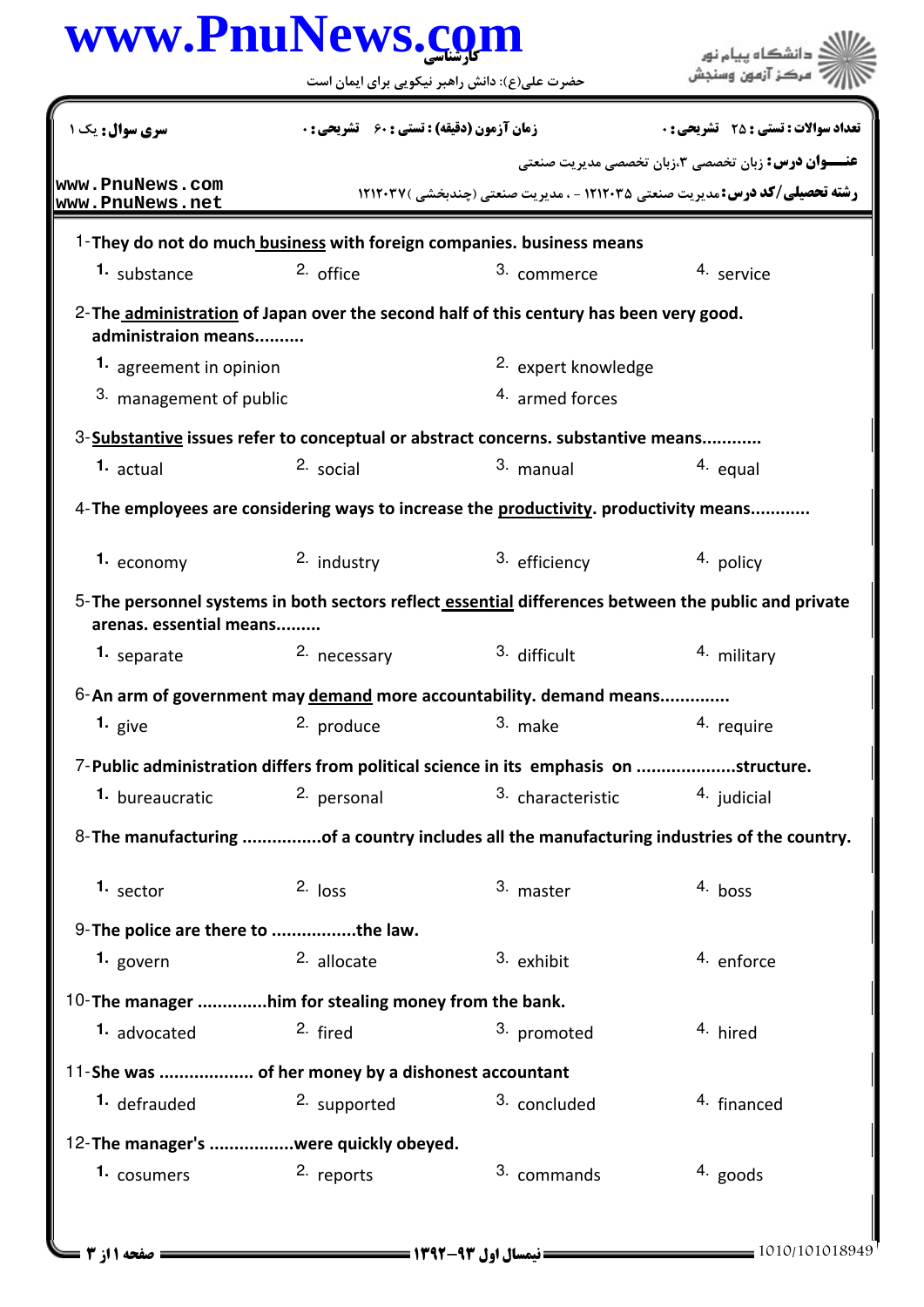|                                                                            | حضرت علی(ع): دانش راهبر نیکویی برای ایمان است                   | . دانشگاه پيام <mark>ن</mark> ور<br>مركز آزمون وسندش                                                 |                                                           |  |
|----------------------------------------------------------------------------|-----------------------------------------------------------------|------------------------------------------------------------------------------------------------------|-----------------------------------------------------------|--|
| سری سوال: یک ۱                                                             | <b>زمان آزمون (دقیقه) : تستی : 60 ٪ تشریحی : 0</b>              |                                                                                                      | <b>تعداد سوالات : تستی : 25 - تشریحی : 0</b>              |  |
| www.PnuNews.com                                                            |                                                                 | <b>رشته تحصیلی/کد درس: مدیریت صنعتی ۱۲۱۲۰۳۵ - ، مدیریت صنعتی (چندبخشی ) ۱۲۱۲۰۳۷</b>                  | <b>عنـــوان درس:</b> زبان تخصصي ۳،زبان تخصصي مديريت صنعتي |  |
| www.PnuNews.net                                                            |                                                                 |                                                                                                      |                                                           |  |
|                                                                            | 13- The organization must its work to a number of employees.    |                                                                                                      |                                                           |  |
| 1. produce                                                                 | 2. cause                                                        | 3. delegate                                                                                          | 4. require                                                |  |
|                                                                            |                                                                 | 14-It is a book in which a business firm or bank records its financial accounts. it refers to        |                                                           |  |
| 1. revenue                                                                 | 2. merit system                                                 | 3. ledger                                                                                            | 4. marketplace                                            |  |
| to                                                                         |                                                                 | 15-It is a system with grades of authority or status from the lowest to the highest. it refers       |                                                           |  |
| 1. hierarchy                                                               | 2. position                                                     | 3. accountability                                                                                    | 4. occupation                                             |  |
| means                                                                      |                                                                 | -19 Public administration can be best identified with the executive branch of government. executive  |                                                           |  |
| اجرایی <sup>۱</sup> ۰                                                      | اختصاصی <sup>۲</sup> ۰                                          | انتزاعی ۲.                                                                                           | اساسی ۴۰                                                  |  |
|                                                                            |                                                                 | -1YA position implies authority for corporate action. authority means                                |                                                           |  |
| تخصص <b>'</b> ·                                                            | اختيا, <sup>۲</sup> ۰                                           | عملكرد <sup>٢</sup> ٠                                                                                | امتياز ۰ <sup>۴</sup>                                     |  |
| corporation means                                                          |                                                                 | 18-Stockbrokers and investors in private corporations demand efficiency for their dollars.           |                                                           |  |
|                                                                            |                                                                 | رقابت 3.                                                                                             | مشار كت <sup>.4</sup>                                     |  |
| means                                                                      |                                                                 | 19-In conditions of inflation ther is a rise in unemployment as labour becomes too costly. inflation |                                                           |  |
| <b>1.</b> سهم                                                              | تورم .2                                                         | بهره .3                                                                                              | ثبات 4.                                                   |  |
| control means                                                              |                                                                 | 20-Span of control refers to the number of units that any supervising unit must oversee. Span of     |                                                           |  |
| حوزه اختيار <b>1</b> ۰                                                     | كنترل مالي .2                                                   | 3. تفويض اختيا <sub>ر</sub>                                                                          | فرآيند مالي 4.                                            |  |
|                                                                            | 21-The project is financed by a government grant. finance means |                                                                                                      |                                                           |  |
| کلاه برداری کردن 1.                                                        | ترويج كردن 2.                                                   | سرمايه گذارى كردن . <sup>3</sup>                                                                     | اخراج کرد <sub>ن</sub> .4                                 |  |
|                                                                            | organizational arranngement means                               | 22-Each approach tends to emphasize different organizational arrangements and distinct views.        |                                                           |  |
| شرایط سازمانی <b>1</b> ۰                                                   | یرسنل ستادی 2.                                                  | 3. مجموعه سازمانی                                                                                    | مشاركت اصولى 4.                                           |  |
|                                                                            |                                                                 |                                                                                                      |                                                           |  |
| 23-A field manager is responsible for the field staff. field manager means |                                                                 |                                                                                                      |                                                           |  |